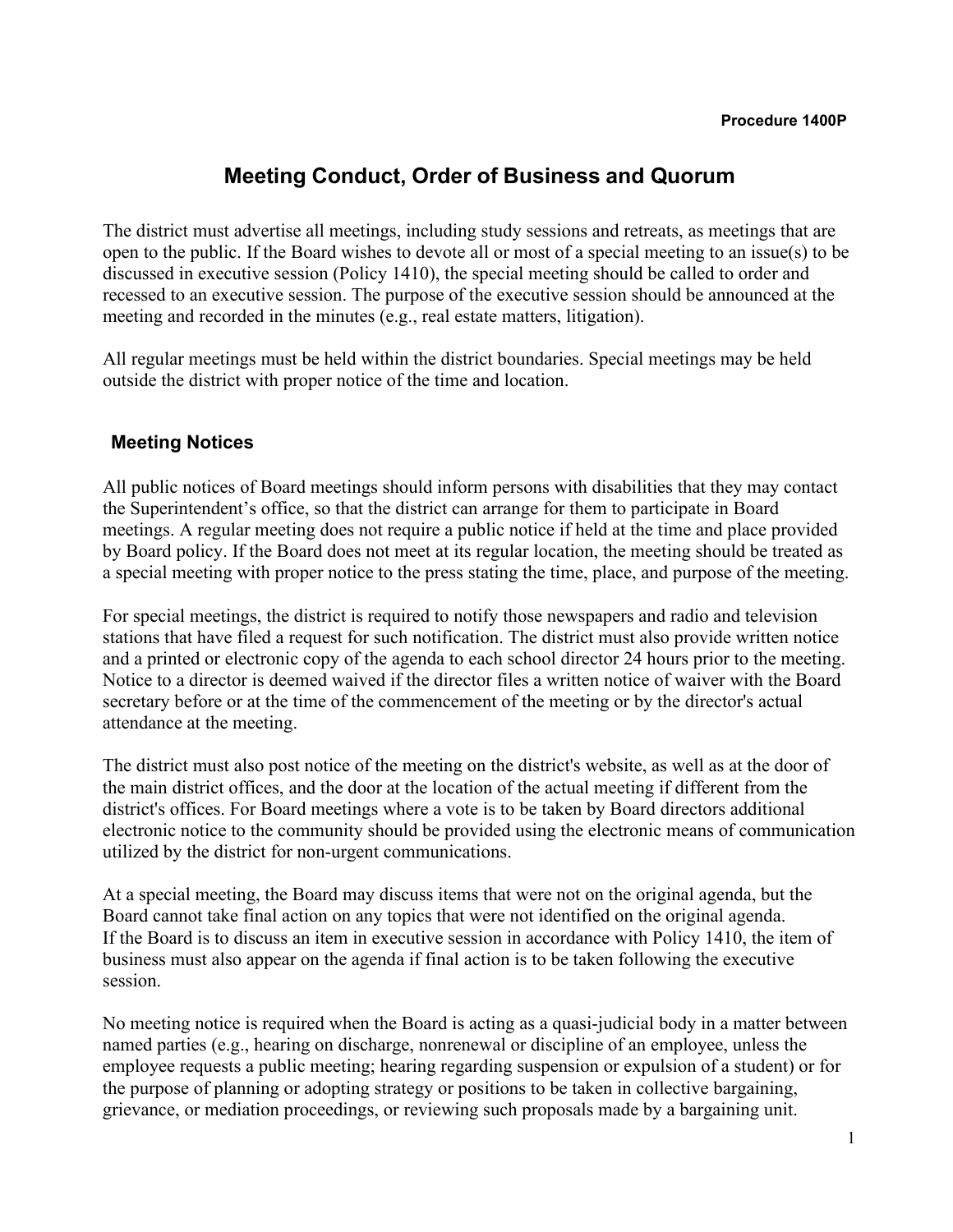## **Meeting Recess and Continuation**

The Board may recess a regular, special, or recessed meeting to a specific future time. Notice of such a recess and continuation must be posted at or near the door of the meeting room. If the meeting is recessed to another day, the meeting notice and location will be posted on the district website. Notification to the press is not required.

# **Scheduling of Regular Board Meetings**

In an effort to make the regular Board meeting schedule reasonably predictable and transparent, the Board will schedule meetings based on a consistent pattern, though deviations with good reason are allowed. In general, regular meetings will be scheduled on the first and third Thursdays of each month with the following exceptions:

- The Board will hold only one regular meeting in the month of February, generally onthe first Thursday of the month;
- During the school year, the Board will generally not schedule regular meetings during school break weeks and will similarly make reasonable efforts to avoid scheduling meetings on holidays. Any meeting that would fall on a day during the break will be adjusted by the Board to a different week;
- The Board may adjust meeting dates for the June meetings to avoid scheduling a Board meeting on the same night as one or more of the high school graduations;
- The Board will hold only one regular meeting in July and will schedule two meetings in August to align with calendars of Board directors and executive staff. The July meeting will not bescheduled to fall on the Independence Day holiday (July 4th) and will be set to maximize Board attendance.

### **Public Comment During Regular Board Meetings**

Although the Board may structure the public comment period, including determining the total time allotted for public comment and equally apportioning the minutes for each speaker, it will generally limit public comment to 10 minutes, with the option to extend to 30 minutes if approved by vote of the Board. The Board is not obligated to provide additional public comment time to accommodate everyone in attendance who wishes to speak.

To enable more members of the community to address the Board during the public comment period, the times for public comment will vary: the first regular Board meeting of any month will have public comments heard in the early evening (after 5:30pm), and if there is a second regular Board meeting the same month, public comments will be heard in the afternoon (at an earlier time, towards the beginning of the meeting). The approximate time for which will be set forth in the published agenda for each meeting.

To ensure that comments made during public comment receive, where necessary, the same level of follow up by relevant district staff as those made by email or in other community forums, the meeting chair should coordinate with the Superintendent or their designated staff member to ensure this occurs, or the meeting chair may designate another Board Director to do so. To ensure that members of the community can easily find and understand the precise time and instructions for public comment, the relevant information will be highlighted on the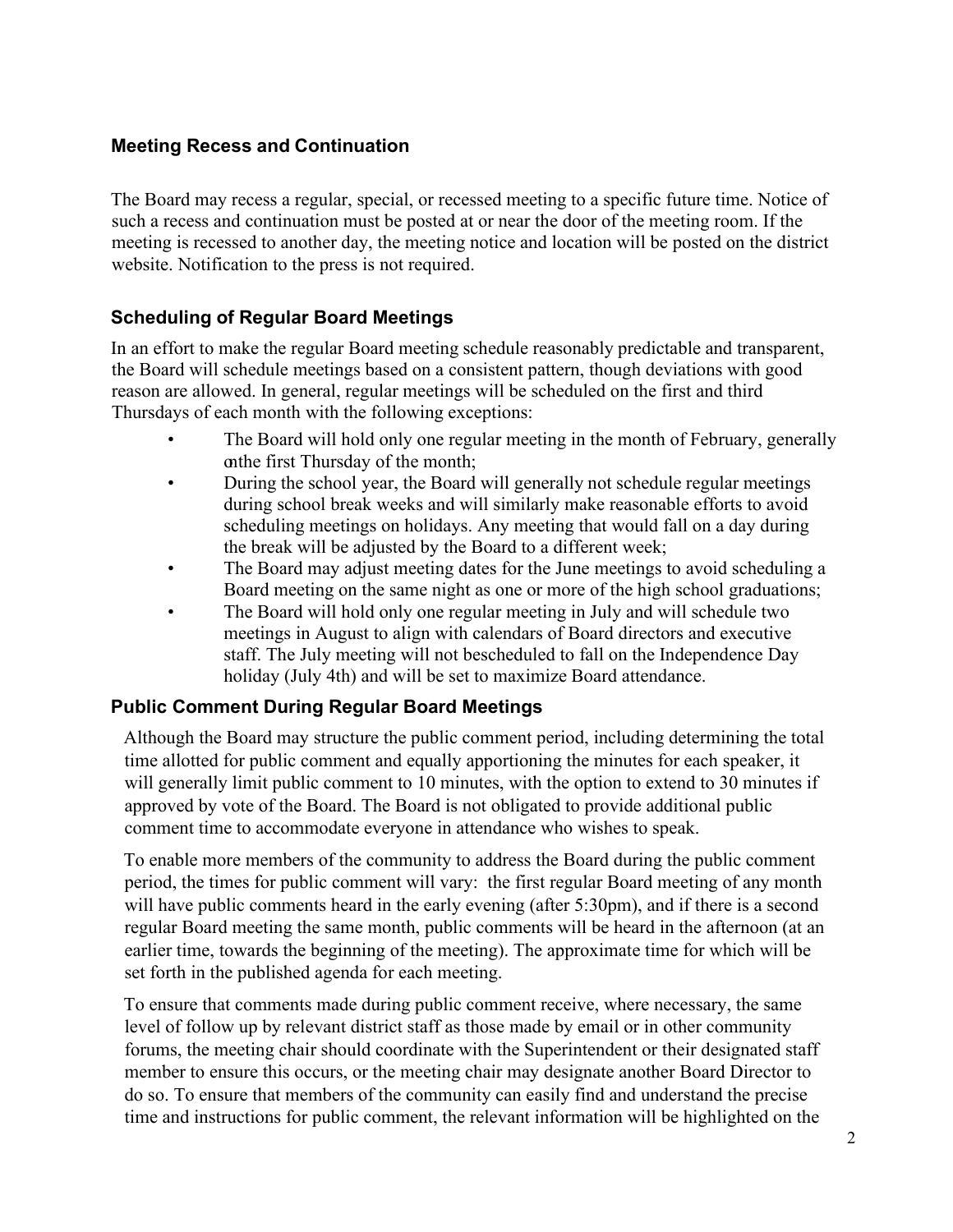district website in a manner that can be easily found and understood, reflecting the diversity and varying needs of our community.

"Public Comment Forms" will be made available at each Board meeting and may be submitted to the Board President, or in their absence, the Vice President or other Board Director presiding over the meeting (i.e., the "meeting chair"), prior to the start of the meeting.

To ensure an understanding of the expectations around public comment, the meeting's agenda will reference the following statement posted on the district's website and will additionally be projected and/or during the meeting:

*"The Board is grateful to receive public comment and appreciates the thoughtful input of its community. Because of the limitations of the Board's calendar, Public Comment is generally limited to 10 minutes per meeting. If you would like to address the Board on an issue, please limit your remarks to not more than [TBD] minutes. To maximize the number of comments we can hear, please use only the time you need to make your statement. You may provide written documentation to the Board Secretary to be included as part of the official record. The Board will listen to all comments carefully but will generally not respond to comments spontaneously or without further deliberation.* 

*The meeting chair may terminate an individual's statement when the allotted time has passed. Although this can be disappointing, please consider that this is to enable the maximum number of comments to be heard and that there are numerous additional ways to share feedback with the Board and the district.*

*The meeting chair may also interrupt a speaker to require the same standard of civility that the Board imposes on itself. Examples of uncivil comments include comments that:*

- *Are libelous or slanderous;*
- *Are an unwarranted invasion of privacy;*
- *Are obscene or indecent pursuant to the Federal Communications Act or any rule or regulation of the Federal Communications Commission;*
- *Violate school district policy or procedure related to harassment, intimidation, bullying, or discrimination;*
- *Incite an unlawful act on school premises or violate a lawful school regulation; or*
- *Create a material and substantial disruption of the orderly operation of the Board meeting.*

*The Board as a whole has the final decision in determining the appropriateness of all such rulings and can maintain order by removing those who are disruptive. The Board recognizes, however, the distinction between uncivil discourse, which it will not tolerate, and comments about the Board, district, and/or staff that are negative yet still civil in nature and will exercise its authority to maintain order in a content neutral manner.*

Prior to starting public comment, the Board President or meeting chair is encouraged to read the sections of the statement above that he or she wishes to emphasize. To ensure members of